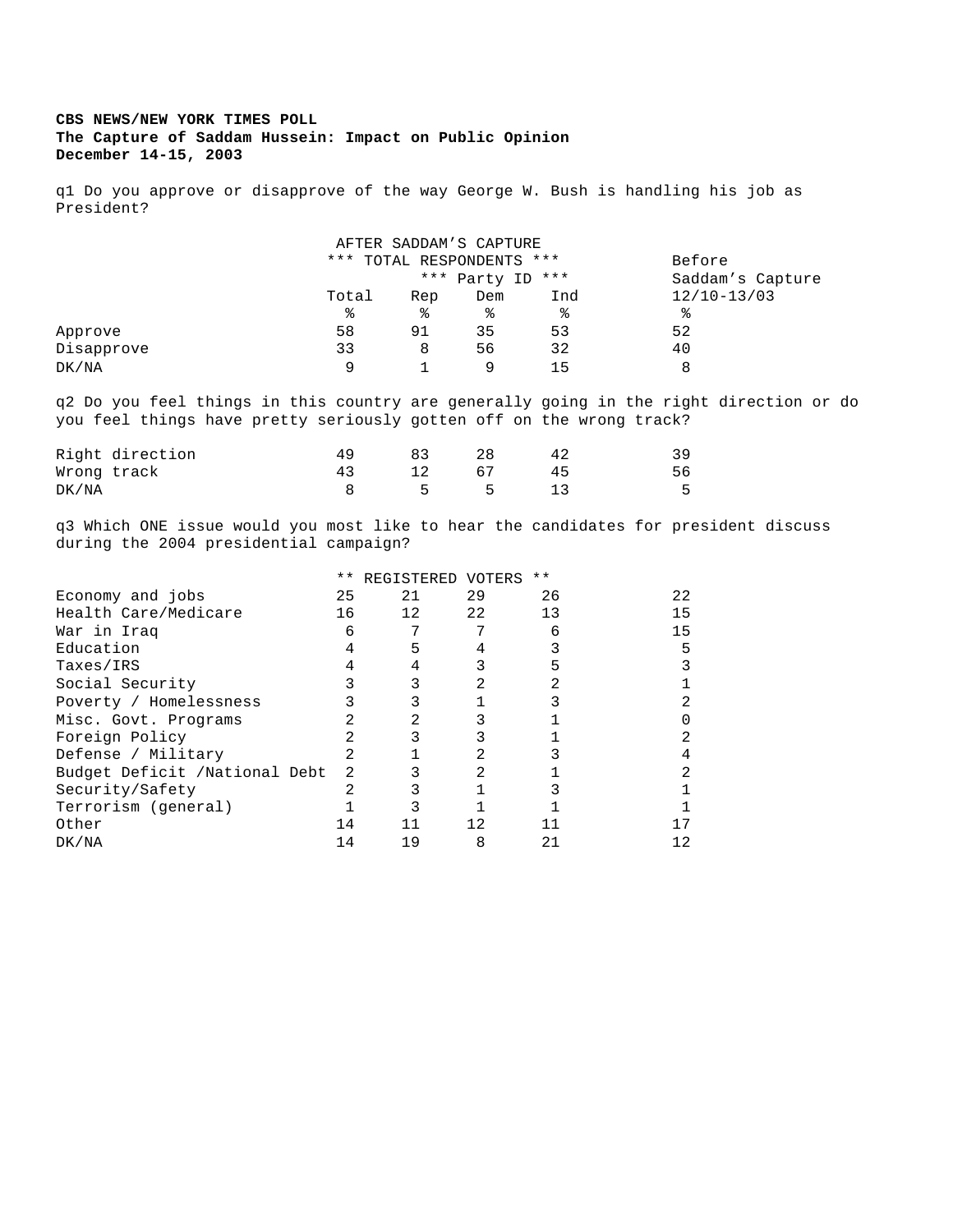q4 Do you approve or disapprove of the way George W. Bush is handling foreign policy?

|                                                                                                                                   |              | AFTER SADDAM'S CAPTURE    |                  |             |                                                                                               |
|-----------------------------------------------------------------------------------------------------------------------------------|--------------|---------------------------|------------------|-------------|-----------------------------------------------------------------------------------------------|
|                                                                                                                                   |              | *** TOTAL RESPONDENTS *** |                  |             | Before                                                                                        |
|                                                                                                                                   |              |                           | *** Party ID *** |             | Saddam's Capture                                                                              |
|                                                                                                                                   | Total        | Rep                       | Dem              | Ind         | $12/10 - 13/03$                                                                               |
|                                                                                                                                   | နွ           | နွ                        | ႜ                | နွ          | နွ                                                                                            |
| Approve                                                                                                                           | 52           | 84                        | 29               | 49          | 45                                                                                            |
| Disapprove                                                                                                                        | 38           | 13                        | 61               | 39          | 47                                                                                            |
| DK/NA                                                                                                                             | 10           | 3                         | 11               | 12          | 8                                                                                             |
| q5 How about the economy? Do you approve or disapprove of the way George W. Bush is<br>handling the economy?                      |              |                           |                  |             |                                                                                               |
| Approve                                                                                                                           | 49           | 81                        | 29               | 42          | 44                                                                                            |
| Disapprove                                                                                                                        | 43           | 11                        | 66               | 47          | 51                                                                                            |
| DK/NA                                                                                                                             | 8            | 8                         | 5                | 11          | 5                                                                                             |
| Iraq?                                                                                                                             |              |                           |                  |             | q6 Do you approve or disapprove of the way George W. Bush is handling the situation with      |
| Approve                                                                                                                           | 59           | 89                        | 35               | 57          | 45                                                                                            |
| Disapprove                                                                                                                        | 35           | 10                        | 59               | 34          | 48                                                                                            |
| DK/NA                                                                                                                             | 6            | $\mathbf{1}$              | 6                | 9           | 7                                                                                             |
| q7 Do you approve or disapprove of the way George W. Bush is handling the campaign<br>against terrorism?<br>Approve<br>Disapprove | 68<br>26     | 92<br>5                   | 49<br>45         | 67<br>25    | 64<br>28                                                                                      |
| DK/NA                                                                                                                             | 6            | 3                         | 6                | 8           | 8                                                                                             |
| fairly good, fairly bad, or very bad?<br>Very good                                                                                | 5            | 12                        | 2                | 3           | q8 How would you rate the condition of the national economy these days? Is it very good,<br>4 |
| Fairly good                                                                                                                       | 50           | 73                        | 33               | 46          | 52                                                                                            |
| Fairly bad                                                                                                                        | 28           | 10                        | 43               | 29          | 30                                                                                            |
| Very bad                                                                                                                          | 13           | 2                         | 19               | 16          | 13                                                                                            |
| DK/NA                                                                                                                             | 4            | 3                         | 3                | 6           | 1                                                                                             |
|                                                                                                                                   |              |                           |                  |             | q9 Do you think the economy is getting better, getting worse, or staying about the same?      |
| Getting better                                                                                                                    | 39           | 67                        | 28               | 29          | 34                                                                                            |
| Getting worse                                                                                                                     | 19           | 6                         | 22               | 26          | 24                                                                                            |
| Staying about same                                                                                                                | 39           | 25                        | 49               | 41          | 41                                                                                            |
| DK/NA                                                                                                                             | 3            | $\overline{a}$            | $\mathbf{1}$     | 4           | 1                                                                                             |
| heard enough about George W. Bush yet to have an opinion?                                                                         |              |                           |                  |             | q10 Is your opinion of George W. Bush favorable, not favorable, undecided, or haven't you     |
| Favorable                                                                                                                         | 48           | 86                        | 27               | 38          | 44                                                                                            |
| Not favorable                                                                                                                     | 31           | 4                         | 56               | 30          | 35                                                                                            |
| Undecided                                                                                                                         | 17           | 8                         | 16               | 25          | 17                                                                                            |
| Haven't heard enough yet                                                                                                          | 3            | $\mathbf{1}$              | $\mathbf 1$      | 6           | $\overline{4}$                                                                                |
| Refused                                                                                                                           | $\mathbf{1}$ | $\mathbf{1}$              | 0                | $\mathbf 1$ | 0                                                                                             |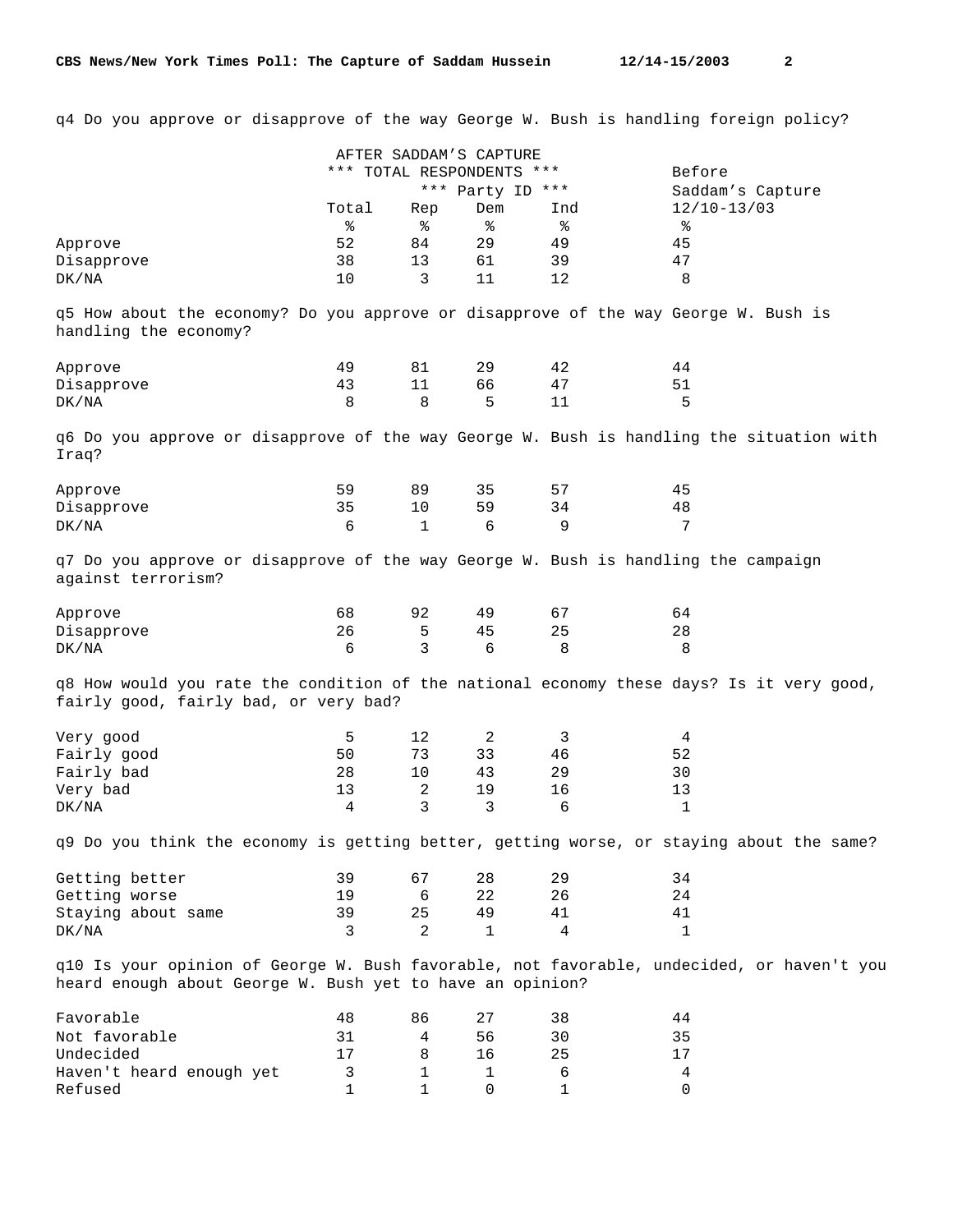q11 Do you think of George W. Bush as more of a liberal, a moderate, or a conservative?

|              |  |                                  | Before           |
|--------------|--|----------------------------------|------------------|
|              |  |                                  | Saddam's Capture |
|              |  |                                  | $12/10 - 13/03$  |
|              |  | NOT ASKED AFTER SADDAM'S CAPTURE | °                |
| Liberal      |  |                                  | 16               |
| Moderate     |  |                                  | 26               |
| Conservative |  |                                  | 46               |
| DK/NA        |  |                                  | 12               |

q12 On the issues you care most about, would you say George W. Bush has been a more conservative President than he said he would be, less conservative, or has he been about as conservative as he said he would be?

|                                  |  | NOT ASKED AFTER SADDAM'S CAPTURE |     |
|----------------------------------|--|----------------------------------|-----|
| More conservative                |  |                                  | -13 |
| Less conservative                |  |                                  | 30  |
| About as conservative as he said |  |                                  | 49  |
| DK/NA                            |  |                                  |     |

q13/q14 Do you think George W. Bush has more honesty and integrity than most people in public life?/ Do you think George W. Bush has less honesty and integrity than most people in public life or about the same honesty and integrity as most people in public life?

|       |                           |                  | AFTER SADDAM'S CAPTURE |     |                 |
|-------|---------------------------|------------------|------------------------|-----|-----------------|
|       | *** TOTAL RESPONDENTS *** | Before           |                        |     |                 |
|       |                           | *** Party ID *** | Saddam's Capture       |     |                 |
|       | Total                     | Rep              | Dem                    | Ind | $12/10 - 13/03$ |
|       | ႜ                         | ႜ                | နွ                     | ႜ   | နွ              |
| More  | 52                        | 86               | 31                     | 44  | 50              |
| Less  | 12                        | 0                | 21                     | 14  | 16              |
| Same  | 26                        | 11               | 40                     | 26  | 24              |
| DK/NA | 10                        | 3                | 8                      | 16  | 10              |

q15 Overall, do you think the tax cuts enacted by George W. Bush have been good for the nation's economy, bad for the economy, or haven't they made much difference one way or the other?

| Good for the economy            |    | 51       |      | 20. |     |
|---------------------------------|----|----------|------|-----|-----|
| Bad for the economy             | 16 | $\sim$ 2 | - 30 | 16. | 20  |
| Haven't made much difference 49 |    | -37      | -53  | 55. | 48. |
| DK/NA                           |    | $\Box$ 0 | - 3  |     | Б.  |

q16 Do you think the Bush Administration has made a lot of progress, some progress, not much progress, or no progress at all in reducing the cost of prescription drugs for the elderly?

| A lot              | ∽  |    |     |    | ∽  |
|--------------------|----|----|-----|----|----|
| Some               | 29 | 41 | 1 Q | 29 | 30 |
| Not much           | 18 | 7  | 25  |    |    |
| No progress at all | 28 | 13 | 42  | 26 |    |
| DK/NA              | 20 | 29 |     |    | ᅠᄃ |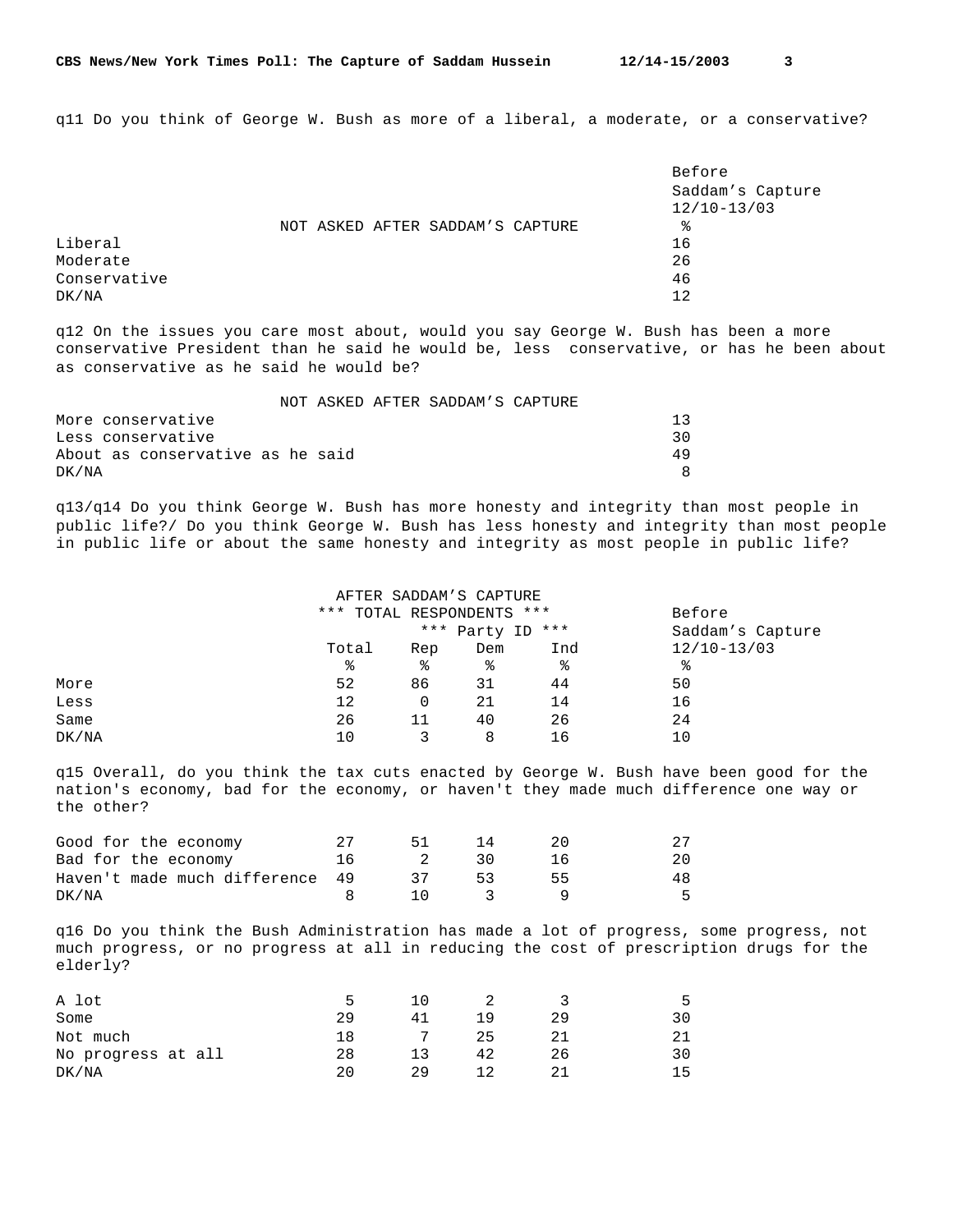q17 These days, if someone disagrees with the president on issues relating to terrorism, do you think its okay to criticize him publicly, or should people not publicly criticize the president on issues relating to terrorism?

|                      |       |                           | AFTER SADDAM'S CAPTURE |     |                 |
|----------------------|-------|---------------------------|------------------------|-----|-----------------|
|                      |       | *** TOTAL RESPONDENTS *** | Before                 |     |                 |
|                      |       | *** Party ID ***          | Saddam's Capture       |     |                 |
|                      | Total | Rep                       | Dem                    | Ind | $12/10 - 13/03$ |
|                      | ፠     | ⊱                         | °                      | °   | ిన              |
| Okay to criticize    | 64    | 65                        | 68                     | 61  | 58              |
| Should not criticize | 30    | 29                        | 28                     | 31  | 37              |
| DK/NA                | 6     | 6                         |                        | 8   | 5               |

q19 How much have you heard or read about the Medicare bill recently passed by Congress - -- a lot, some, or not much so far?

| A lot           | 12 | 13 | 14 |    |    |
|-----------------|----|----|----|----|----|
| Some            | スス | 37 | 36 | 27 | 34 |
| Not much so far | 52 | 49 | 46 | 58 |    |
| DK/NA           |    |    | 4  |    |    |

q20 From what you know, under the new Medicare rules will most senior citizens be better off than they are now, worse off, or won't the new Medicare rules make much difference one way or the other?

| Better off                 | 2.4 | 39       | 14   | 23 |
|----------------------------|-----|----------|------|----|
| Worse off                  | 15  | $\sim$ 4 | - 27 | 19 |
| Won't make much difference | 35  | 26.      | 42   | 34 |
| DK/NA                      | 26. |          |      | 24 |

q37 If George W. Bush runs for re-election in 2004, do you think you will probably vote for George W. Bush or probably vote for the Democratic candidate?

| ** REGISTERED VOTERS ** |  |  |
|-------------------------|--|--|
|-------------------------|--|--|

| George W. Bush                  |    | 88. | スト | 42 |
|---------------------------------|----|-----|----|----|
| Democratic candidate            | 40 |     | 36 | 41 |
| Can't say until chosen (Vol.) 8 |    |     |    |    |
| None, won't vote (Vol.)         |    |     |    |    |
| DK/NA                           |    |     |    |    |

q38 Is your mind made up or is it still too early to say for sure?

|                           |            |        | *AMONG THOSE WHO MADE A CHOICE IN 037* |    |
|---------------------------|------------|--------|----------------------------------------|----|
|                           | Total Bush |        | Dem Candidate                          |    |
|                           |            | Voters | Voters                                 |    |
| Mind made up              | 64         | 60     | 68                                     | 63 |
| Too early to say for sure | 35         | 39     | 31                                     | 36 |
| DK/NA                     |            |        |                                        |    |

q91 Regardless of how you intend to vote for President in 2004, who do you expect to finally win the 2004 presidential election--the Democratic candidate or George W. Bush?

|                      |     | ** REGISTERED VOTERS ** |     | Sep03b |
|----------------------|-----|-------------------------|-----|--------|
| Democratic candidate | 2.4 |                         | 38. | 35     |
| George W. Bush       |     | 83                      | 44  | 50     |
| Depends (Vol.)       |     |                         | 4   |        |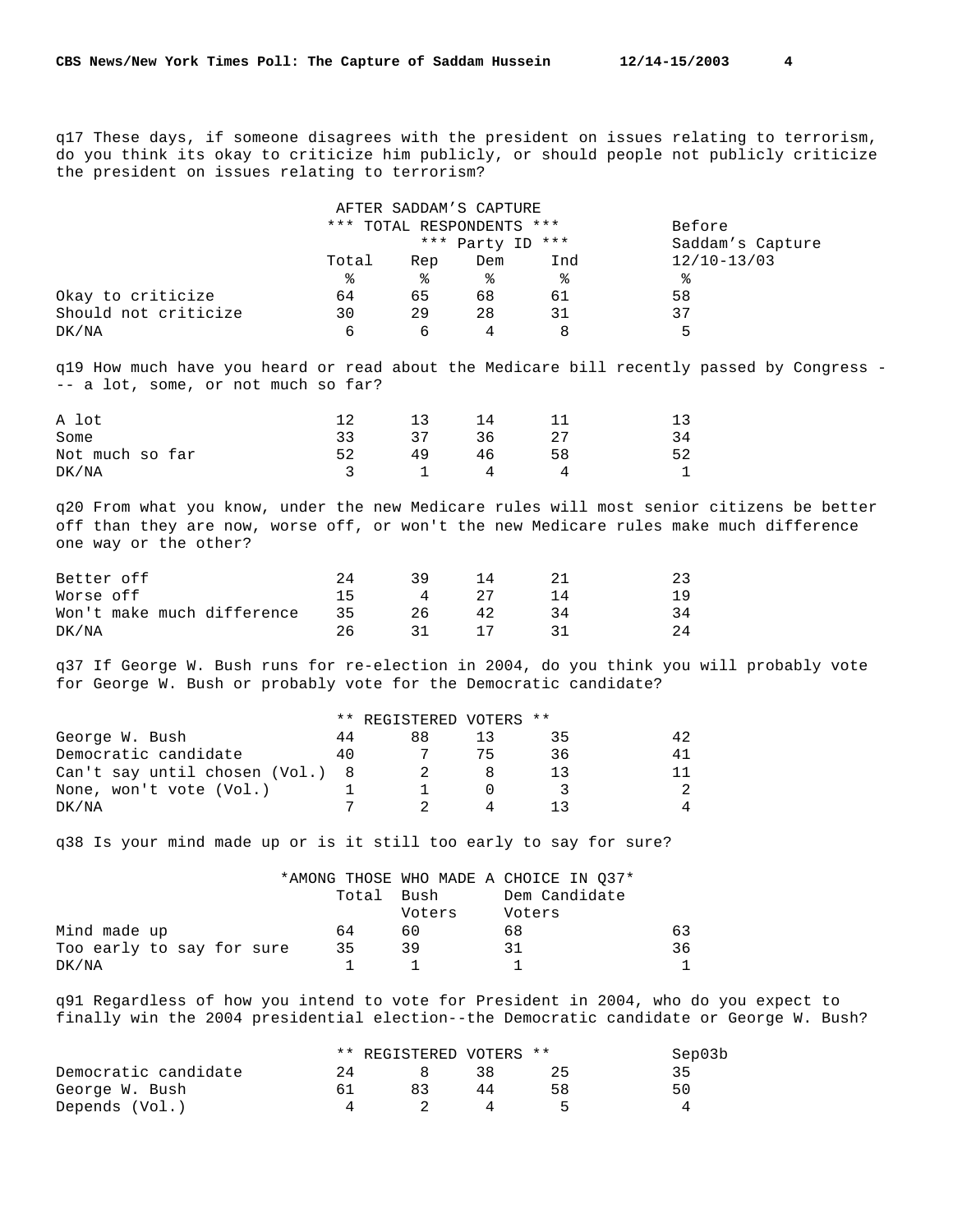DK/NA 11 7 14 12 11

q53 Do you think the removing Saddam Hussein from power was worth the loss of American life and other costs of attacking Iraq, or not?

|              |       |                       | AFTER SADDAM'S CAPTURE |        |                 |
|--------------|-------|-----------------------|------------------------|--------|-----------------|
|              |       | *** HALF SAMPLE A *** |                        | Before |                 |
|              |       | *** Party ID ***      | Saddam's Capture       |        |                 |
|              | Total | Rep                   | Dem                    | Ind    | $12/10 - 13/03$ |
|              | ⊱     | °                     | °                      | °      | ⊱               |
| Worth it     | 54    | 73                    | 36                     | 54     | 47              |
| Not worth it | 37    | 15                    | 59                     | 36     | 43              |
| DK/NA        | 9     | 12                    | 5                      | 1 ∩    | 10              |

q54 Do you think the result of the war with Iraq was worth the loss of American life and other costs of attacking Iraq, or not?

|              | *** HALF SAMPLE B *** |                               |       |    |    |
|--------------|-----------------------|-------------------------------|-------|----|----|
| Worth it     | 44                    | 66                            | $-30$ | 41 | 39 |
| Not worth it | 49                    | 26                            | 67    | 50 | 54 |
| DK/NA        |                       | $\overline{R}$ $\overline{3}$ |       |    | 6  |

q55 How would you say things are going for the U.S. in its efforts to bring stability and order to Iraq? Would you say things are going very well, somewhat well, somewhat badly, or very badly?

|                | *** TOTAL RESPONDENTS *** |    |    |    |                |
|----------------|---------------------------|----|----|----|----------------|
| Very well      | 12                        |    |    |    | 6              |
| Somewhat well  | 53                        | 65 | 45 | 50 | 41             |
| Somewhat badly | 21                        |    | 34 | 21 | 33             |
| Very badly     |                           | ь. | 14 | 11 | 18             |
| DK/NA          | 4                         |    |    |    | $\mathfrak{D}$ |

q56 So far, do you think the Bush Administration has developed a clear plan for rebuilding Iraq, or hasn't it developed one?

| Has a clear plan | 53 21 |  | 28 |
|------------------|-------|--|----|
| Not done that    | 35 66 |  | 61 |
| DK/NA            | 12 13 |  |    |

q57 Looking back on it now, do you think the Bush Administration was too quick to get the United States involved in a war in Iraq, too slow, or was the timing about right?

| Too quick          | 43 |    | h h | 47 |
|--------------------|----|----|-----|----|
| Too slow           |    | 14 |     |    |
| Timing about right | 42 | 68 |     | 37 |
| DK/NA              |    |    |     |    |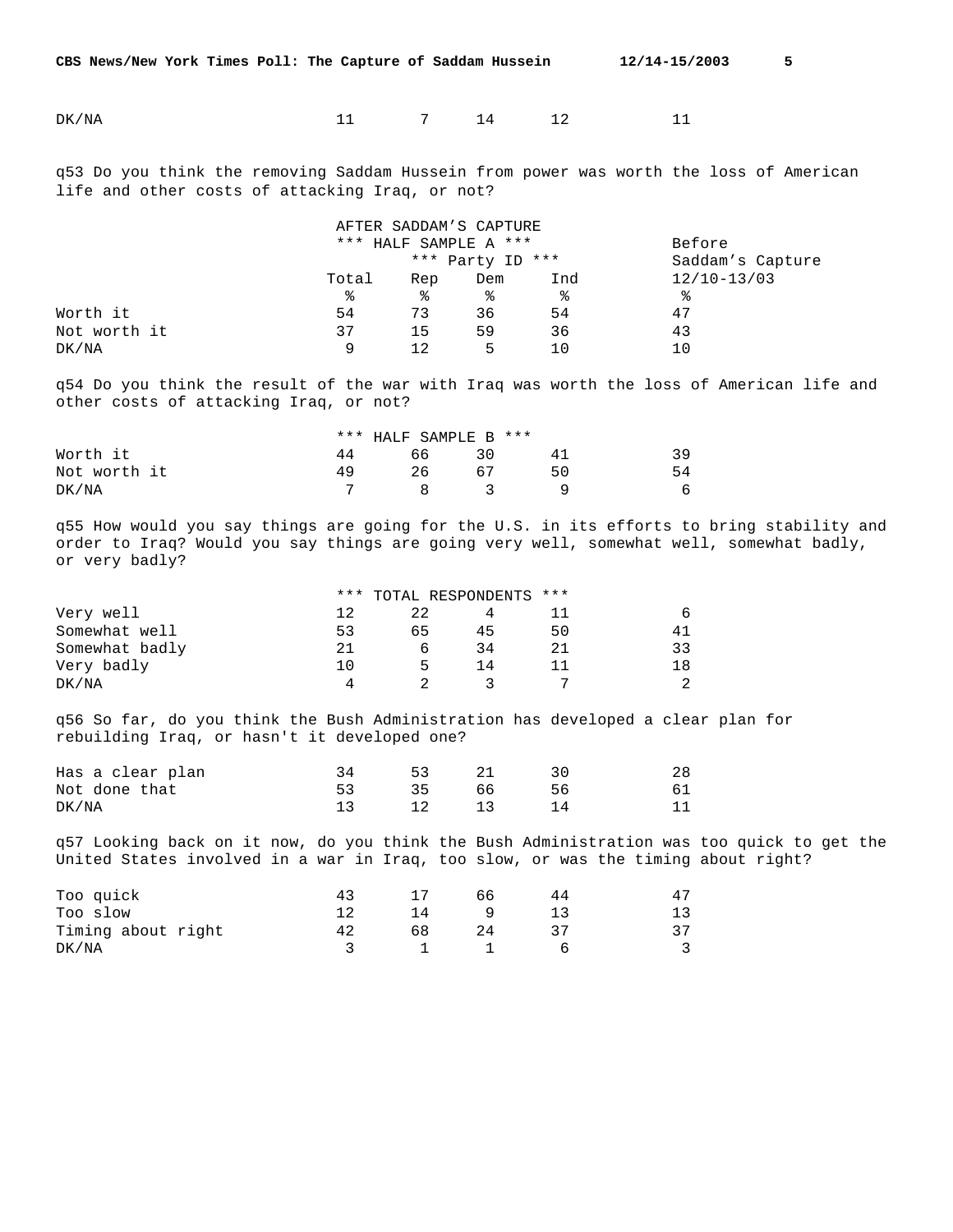q59 Looking back, do you think the United States did the right thing in taking military action against Iraq, or should the U.S. have stayed out?

|                      |       | *** HALF SAMPLE D *** | Before           |     |                 |
|----------------------|-------|-----------------------|------------------|-----|-----------------|
|                      |       | *** Party ID ***      | Saddam's Capture |     |                 |
|                      | Total | Rep                   | Dem              | Ind | $12/10 - 13/03$ |
|                      | °€    | °≈                    | °                | ⊱   | °≈              |
| Right thing          | 63    | 88                    | 43               | 63  | 64              |
| Stay out             | 31    | 8                     | 50               | 32  | 28              |
| Don't know/No answer | 6     |                       |                  | Б.  |                 |

q60 Do you think the public should or should not be allowed to see pictures of the military honor guard receiving caskets of soldiers killed in Iraq as they are returned to the United States?

|                           |      | *** TOTAL RESPONDENTS *** |     |    |    |
|---------------------------|------|---------------------------|-----|----|----|
| Should be able to see     | 62.  | 58.                       | 63  | 65 | 68 |
| Should not be able to see | - 27 |                           | 28. |    | 26 |
| DK/NA                     |      | 15                        |     |    | 6  |

q61 As far as you know, has George W. Bush attended some of the funerals of military personnel killed in Iraq or not?

| Attended     |    |     | つに | 28 |
|--------------|----|-----|----|----|
| Not attended | 24 | 19. | 30 | 24 |
| DK/NA        |    | 54  | 45 | 48 |

q62 Should George W. Bush attend some of the funerals of military personnel killed in Iraq, or isn't that necessary?

| Should attend some | 66. | 60     |  |    |
|--------------------|-----|--------|--|----|
| Not necessary      |     | २२     |  | 26 |
| Attend all (vol.)  |     |        |  |    |
| DK/NA              |     | $\sim$ |  | 6  |

q64 Before the war with Iraq, when talking about what they knew about the existence of weapons of mass destruction in Iraq, do you think the members of the Bush Administration were telling everything they knew, most of what they knew, hiding important elements of what they knew, or mostly lying?

|                              |     | $***$ HALF SAMPLE F $***$ |    |     |     |
|------------------------------|-----|---------------------------|----|-----|-----|
| Telling everything they know |     |                           |    |     | 6   |
| Telling most they know       | 26  | 52                        | 16 | 20. | 31  |
| Hiding important elements    | 45  |                           | 58 | 48  | 42  |
| Mostly lying                 | 16  |                           | 23 | 19  | 1 6 |
| Don't know/No answer         | 1 N |                           |    |     | 5.  |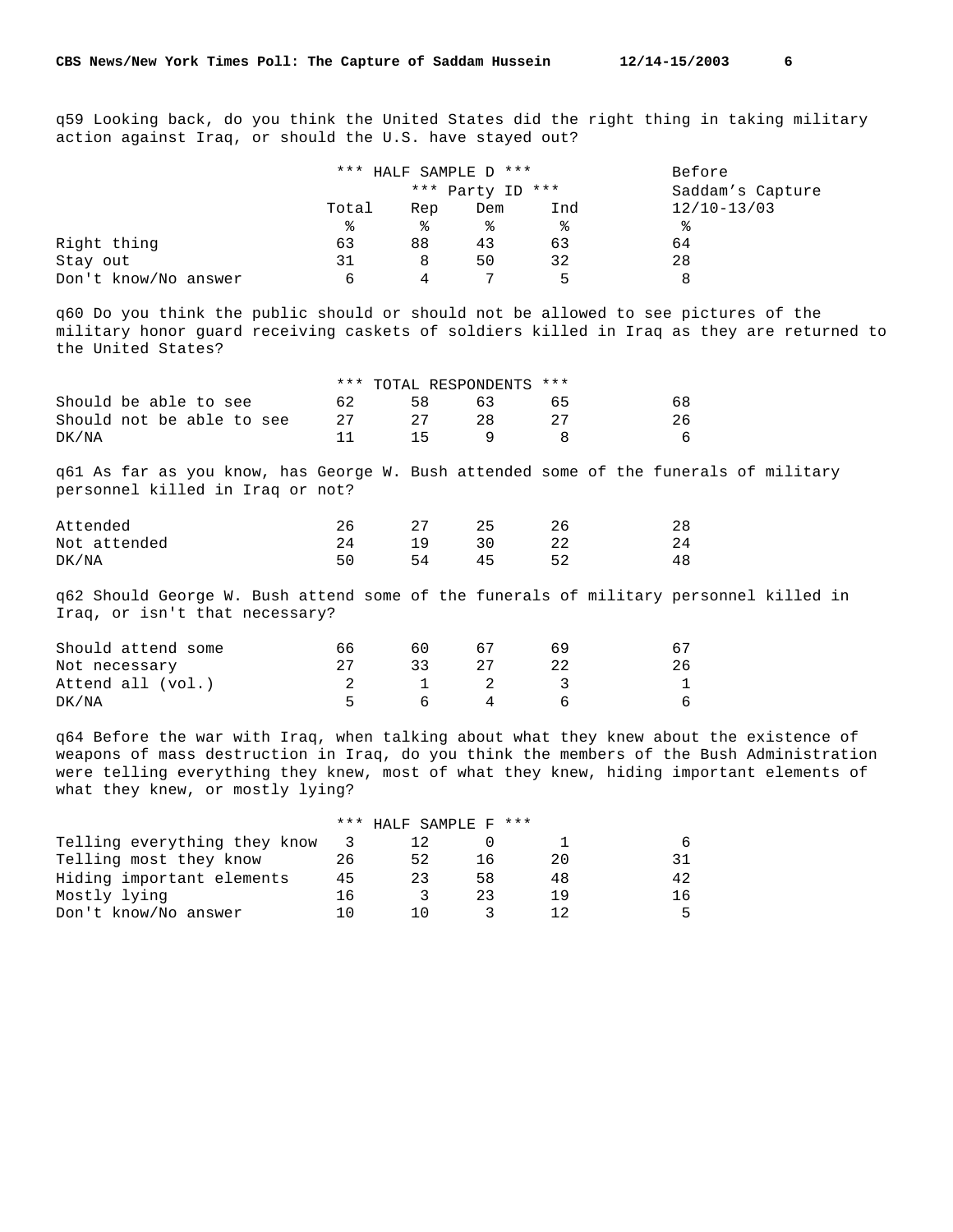q65 As far as you know, does the Bush Administration think Saddam Hussein was involved in the Sept. 11th, 2001 attack against the World Trade Center and the Pentagon or doesn't the Bush Administration think that?

|                            |          |     | AFTER SADDAM'S CAPTURE    |     |                  |
|----------------------------|----------|-----|---------------------------|-----|------------------|
|                            |          |     | *** TOTAL RESPONDENTS *** |     | Before           |
|                            |          |     | *** Party ID              | *** | Saddam's Capture |
|                            | Total    | Rep | Dem                       | Ind | $12/10 - 13/03$  |
|                            | ిన       | ႜ   | ႜ                         | ႜ   | ిన               |
| Think Hussein was involved | 58       | 59  | 63                        | 53  | 57               |
| Does not he was involved   | 25       | 23  | 27                        | 25  | 25               |
| Some do (vol.)             | 0        | 0   |                           |     |                  |
| Some don't (vol.)          | $\Omega$ | 0   |                           |     |                  |
| DK/NA                      | 17       | 18  |                           | 22  |                  |

q66 If Saddam Hussein is not captured or killed, then do you think the United States will have won the war against Iraq or not?

|               |  | NOT ASKED AFTER SADDAM'S CAPTURE |     |
|---------------|--|----------------------------------|-----|
| Will have     |  |                                  | 29  |
| Will not have |  |                                  | 62. |
| DK/NA         |  |                                  |     |

q67 Should U.S. troops stay in Iraq as long as it takes to make sure Iraq is a stable democracy, even if that takes a long time, or should U.S. troops turn over control to Iraqis as soon as possible, even if Iraq is not completely stable?

| Stay as long as it takes     | 56 |     | $4^{\prime}$ | 54 |
|------------------------------|----|-----|--------------|----|
| Leave as soon as possible 35 |    |     | 46.          | 40 |
| DK/NA                        |    | 2 7 |              | 6  |

q68 Which comes closer to your opinion? 1. Iraq was a threat to the United States that required immediate military action; 2. Iraq was a threat that could have been contained; 3. Iraq was not a threat to the United States at all.

| Threat required action    |  |    |    |
|---------------------------|--|----|----|
| Could have been contained |  |    |    |
| Not a threat              |  | ソト | 14 |
| Don't know/No answer      |  |    |    |

q69 From what you have heard or read, do you think Saddam Hussein is or is not involved in most of the recent attacks on U.S. troops in Iraq?

| Yes                  | 68 69 | 80 30 | 62    | 72 |
|----------------------|-------|-------|-------|----|
| No                   | 24    |       | 13 31 |    |
| Don't know/No answer |       | 8 7 7 |       |    |

q92 Do you think the war in Iraq is still going on or is the war over?

|                |    |    |    |    | Sep03b |
|----------------|----|----|----|----|--------|
| Still going on | 86 | 82 | 93 | 84 | -8     |
| Over           |    | 16 |    |    | 10     |
| Depends (Vol.) |    |    |    |    |        |
| DK/NA          |    |    |    |    |        |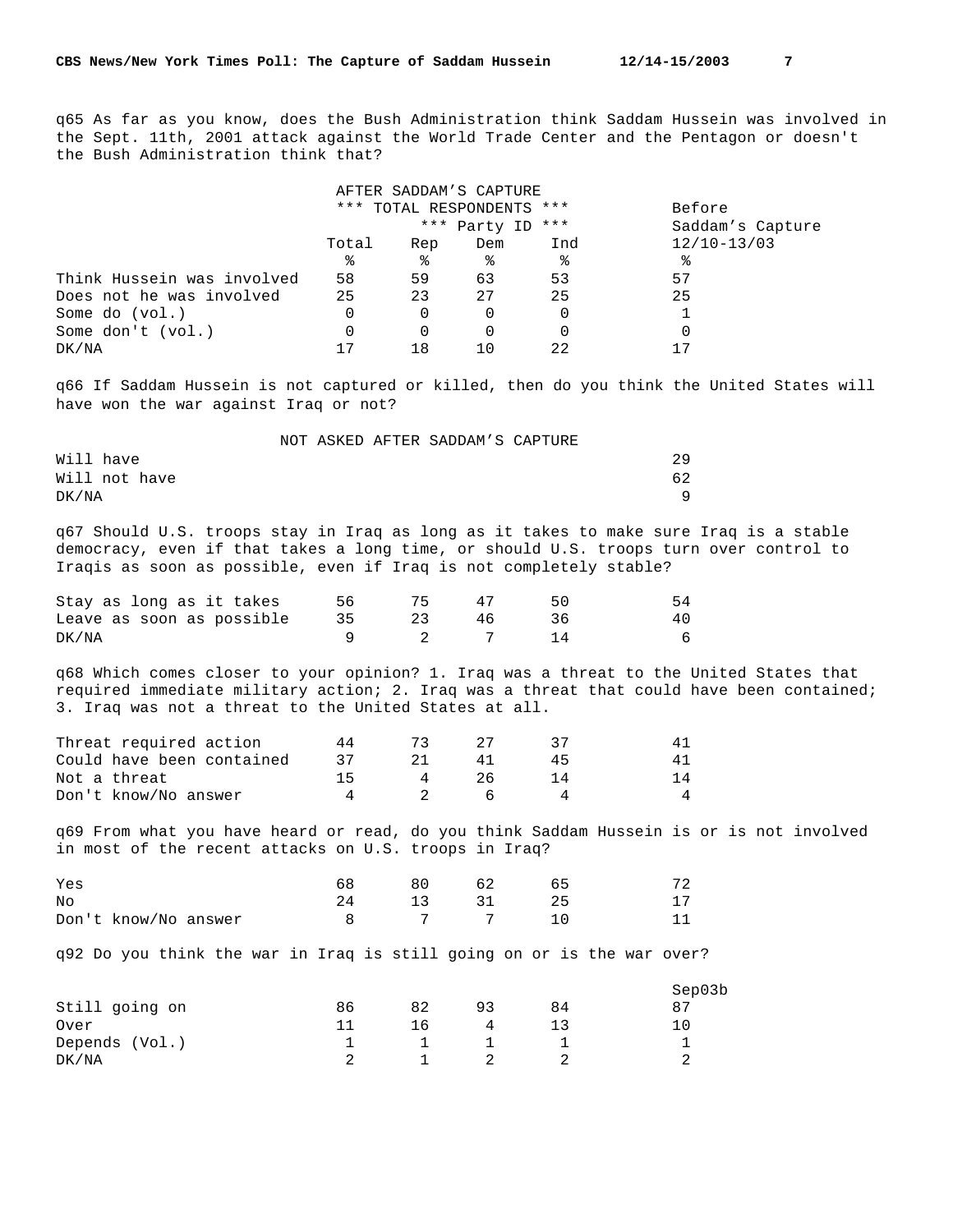q93 As you may know, the United States military has captured Saddam Hussein alive. Now that Saddam Hussein has been captured, do you think the attacks against U.S. troops in Iraq will increase, decrease, or stay about the same?

|           |       |     | AFTER SADDAM'S CAPTURE |       |
|-----------|-------|-----|------------------------|-------|
|           |       |     | *** TOTAL RESPONDENTS  | ***   |
|           |       |     | *** Party ID           | $***$ |
|           | Total | Rep | Dem                    | Ind   |
|           | °     | ి   | °                      | ఄ     |
| Increase  | 19    | 16  | 22                     | 19    |
| Decrease  | 24    | 34  | 24                     | 18    |
| Stay same | 52    | 43  | 49                     | 60    |
| DK/NA     | 5     |     | 5                      | 3     |

q94 How long do you think the United States troops will have to remain in Iraq--for less than a year, one to two years, two to five years, or will U.S. troops have to stay in Iraq for longer than five years?

|    |     |    |    | Jul03a |
|----|-----|----|----|--------|
| 15 | 1 N | 16 | 17 | 13     |
| 34 | 39  | 35 | 31 | 31     |
| 31 | 32  | 30 | 30 | 31     |
| 12 | 12  |    | 13 | 18     |
| я  |     |    |    | ⇁      |
|    |     |    |    |        |

q95 Do you think the United States has won the war in Iraq, or not?

| Won     |    | 66 | 34 | 41           |
|---------|----|----|----|--------------|
| Not won | 47 | 26 | 63 | 50           |
| DK/NA   |    |    |    | <sup>9</sup> |

q70 Thinking about the war in Afghanistan, if Osama bin Laden is not captured or killed, then do you think the United States will have won the war in Afghanistan, or not?

|               |    |    |    |     | Before           |
|---------------|----|----|----|-----|------------------|
|               |    |    |    |     | Saddam's Capture |
|               |    |    |    |     | $12/10 - 13/03$  |
|               |    |    |    |     | °                |
| Will have     | 25 | 39 | 15 | 22  | 25               |
| Will not have | 62 | 48 | 77 | 61  | 63               |
| Mixed (Vol.)  | 2  | 2  | 0  | 4   |                  |
| DK/NA         | 11 | 11 | 8  | า २ | 10               |

q71 When it comes to the campaign against terrorism, do you think the Bush Administration has a clear plan for its policy or do you think the Bush Administration is just reacting to events as they occur?

| Has a clear plan        | 70 D | - 24 |    |     |
|-------------------------|------|------|----|-----|
| Just reacting to events |      | 66   | 49 | 55. |
| DK/NA                   |      |      |    |     |